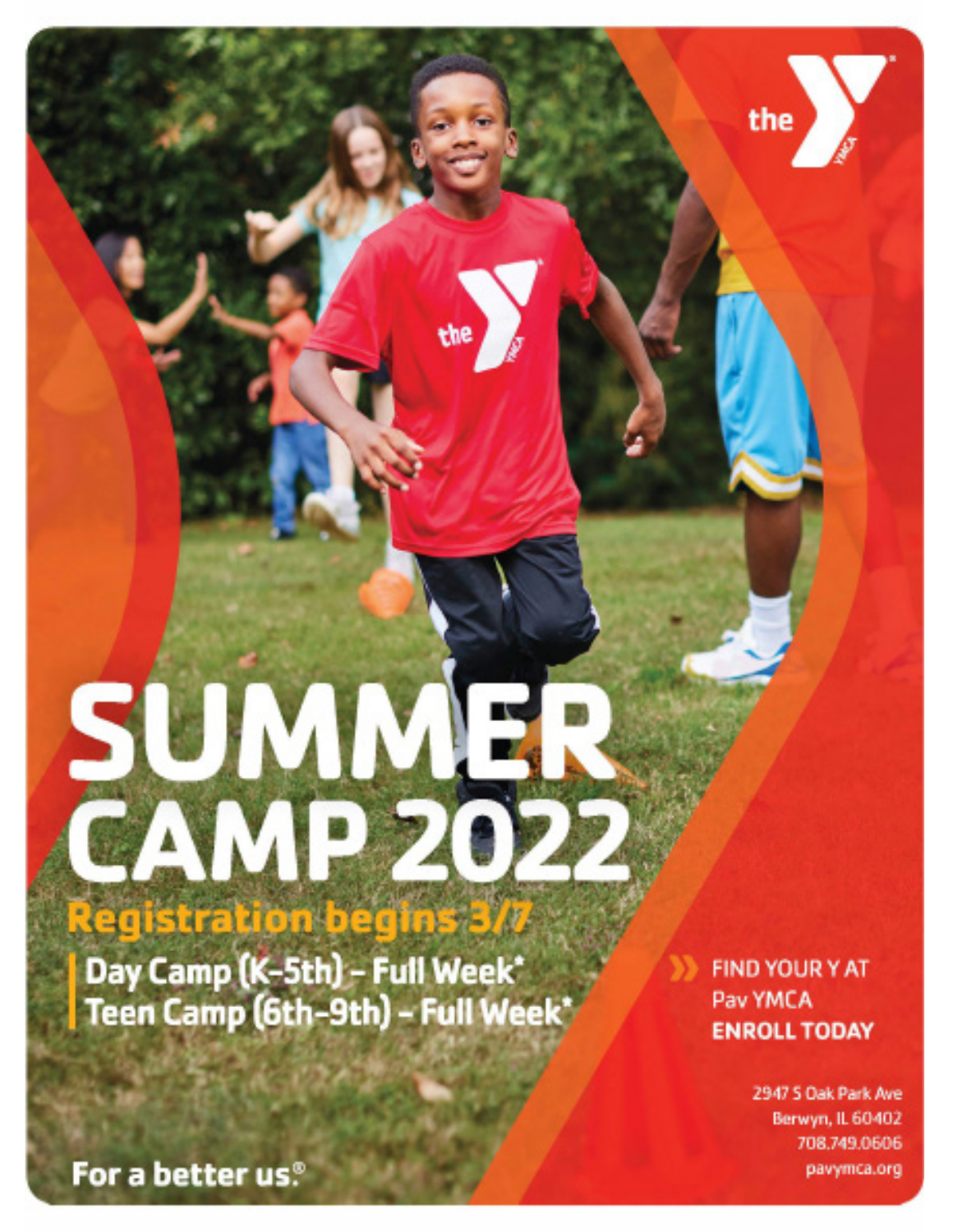# **GENERAL CAMP INFORMATION K-9TH GRADE**



# **CAMP DETAILS**

In this 10-week Summer Camp, participants will develop self-confidence and learn leadership skills in a safe, accepting and stimulating environment. They will engage in indoor and outdoor activities, create outstanding life lessons, make new friends, laugh and learn all summer long! Camp activities include: arts & crafts, sports, STEM, reading, Character Counts, 30-minute complimentary swim lessons 2x per week, and open swim 1x per week.

Dates: Monday, June 6 - Friday, August 12, 2022 Hours: 7:00am - 6:00pm\* \*Camp activities take place from 9:00am to 3:45pm.

# **B** IMPORTANT INFORMATION

- All camps require pre-registration.
- A minimum of 3 days per week is required to register.
- Proration is not weighted and not equal across each day.
- All campers must be potty trained prior to beginning camp.
- Campers must be at minimum 5 years of age by camp start date (June 6).

| <b>CAMP RATES</b>                                                       |               |              |  |  |  |
|-------------------------------------------------------------------------|---------------|--------------|--|--|--|
| <b>RATES*</b>                                                           | <b>MEMBER</b> | <b>GUEST</b> |  |  |  |
| <b>Monday-Friday</b>                                                    | \$175/wk      | \$200/wk     |  |  |  |
| <b>Daily</b>                                                            | \$40          | \$45         |  |  |  |
| *Minimum of 3 days per week required. Pay-<br>ments due one week prior. |               |              |  |  |  |

| <b>CAMP DIRECTOR</b> | <b>Jenny Murphy</b>   |
|----------------------|-----------------------|
| <b>PHONE</b>         | 708.749.0606 ext. 321 |
| <b>EMAIL</b>         | jmurphy@pavymca.org   |
|                      | DAY: 9:00am-4:00pm    |
| <b>CAMP HOURS</b>    | AM: 7:00am-9:00am     |
|                      | PM: 4:00pm-6:00pm     |

# **DATES TO REMEMBER**

| <b>March 7 Camp Registration Opens</b> |
|----------------------------------------|
| <b>June 1 Parent Night</b>             |
| June 6 Camp Begins                     |
| <b>August 8 Talent Show</b>            |
| <b>August 12 Camp Ends</b>             |
|                                        |

# **WHAT TO BRING**

- $\Box$  Gym shoes
- Lunch (non-perishable)
- Sunscreen
- Extra clothes
- Swimsuit & towel
- Water bottle

# **WEEKLY CAMP THEMES (K-9)**

| $W$ eek 1:     | <b>Social Responsibility</b> | $6/6 - 6/10$  |
|----------------|------------------------------|---------------|
| $W$ eek 2:     | <b>Going Green</b>           | $6/13 - 6/17$ |
| $W$ eek 3:     | <b>Healthy Cooking</b>       | $6/20 - 6/24$ |
| $W$ eek 4.     | <b>Water Olympics</b>        | $6/27 - 7/1$  |
| Week $5:$      | Hawaiian Luau                | $7/5 - 7/8$   |
| Week 6:        | <b>Superhero Week</b>        | $7/11 - 7/15$ |
| Week $7:$      | Fitness is Life #FIL         | 7/18-7/22     |
| <b>Week 8:</b> | Pirates' Treasure            | 7/25-7/29     |
| Week 9:        | <b>Talent Show</b>           | $8/1 - 8/5$   |
| Week $10:$     | <b>Making Memories</b>       | $8/8 - 8/12$  |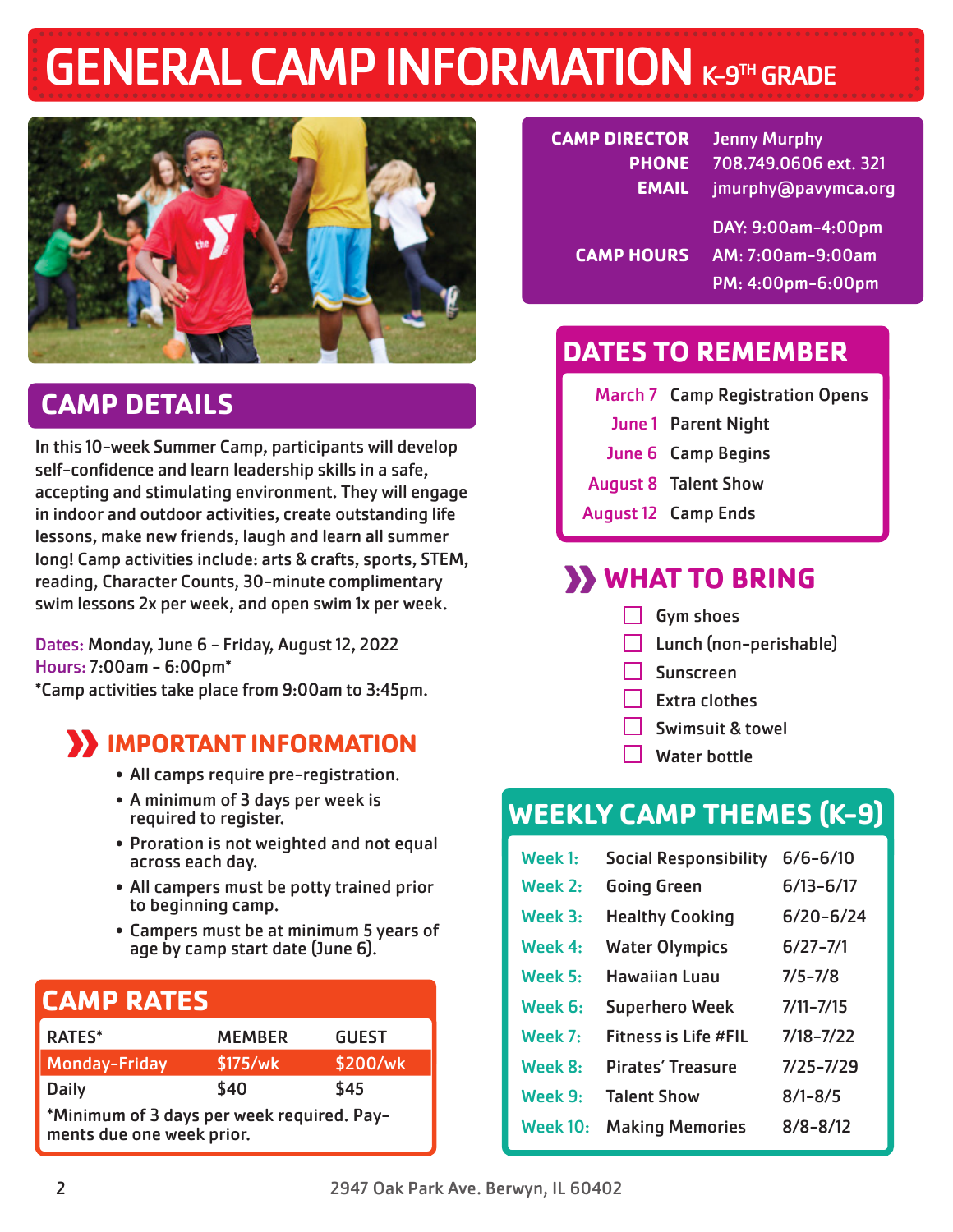# ADDITIONAL INFORMATION

# **SUPERIOR STAFF**

#### **TRAININGS**

- American Red Cross CPR/AED/First Aid Certified
- Child Abuse Prevention
- Bullying Prevention
- Bus/Transportation Safety
- Code Adam

### **EXPERIENCE**

- Veteran staff directors have over 85 combined total years of experience.
- Summer staff backgrounds range from teachers, artists, college students, customer service professionals and more!
- Most staff have previously worked or currently work for the Pav YMCA.

# **PLAN TODAY, PAY TOMORROW!**

## FLEXIBLE REGISTRATION

Our flexible registration process is back again! When choosing a camp for your child, it is suggested to use the grade your child will be entering in Fall 2022. A \$25 non-refundable weekly deposit is due for each week you register for. This deposit is applied towards your weekly balance.

## PAYMENT PLANS

Payment plans are offered for camp with early registration. Contact your camp director for more information!

### FINANCIAL ASSISTANCE

We know that camp can be expensive. Would you like help or options? We offer financial assistance and payment plans. Financial assistance is first-come, firstserve and new applications are required regardless of prior scholarship status. For information on financial assistance and payment plan options, please contact your camp director.



# **MEMBERSHIP INFORMATION FIRENTALS**

JOIN MEMBERSHIP AND SAVE ON CAMP! When you sign your family or child up for a Pav YMCA membership, you save on camp! \$0 Joiner Fee.Join today and see all the Pav YMCA has to offer you and your family!

| <b>MEMBERSHIP TYPES AND RATES</b>                               | <b>PER MONTH</b> | <b>PER YEAR</b> |
|-----------------------------------------------------------------|------------------|-----------------|
| <b>FAMILY</b> (2 adults & children 20 yrs & under)              | \$69             | \$828           |
| <b>SINGLE PARENT FAMILY</b> (1 adult & children 20 yrs & under) | \$55             | \$660           |
| <b>COUPLE</b> $(2 \text{ adults } 19 + \text{yrs})$             | \$57             | \$684           |
| <b>ADULT INDIVIDUAL (19+ yrs)</b>                               | \$43             | \$516           |
| YOUTH (18 yrs & under)                                          | \$25             | \$300           |

For questions regarding Membership or Rentals, please contact our Membership Director, JR Anderson at 708.749. 0606 ext. 318 or ganderson@pavymca.org.

Are you looking for indoor space for an upcoming event? Upon availability, YMCA facilities are available to rent! Rental includes large meeting or multipurpose room with tables and chairs available for up to 75 people. Pool and gym rentals are also available. Event must be booked at least two weeks in advance. Alcohol is prohibited at the YMCA.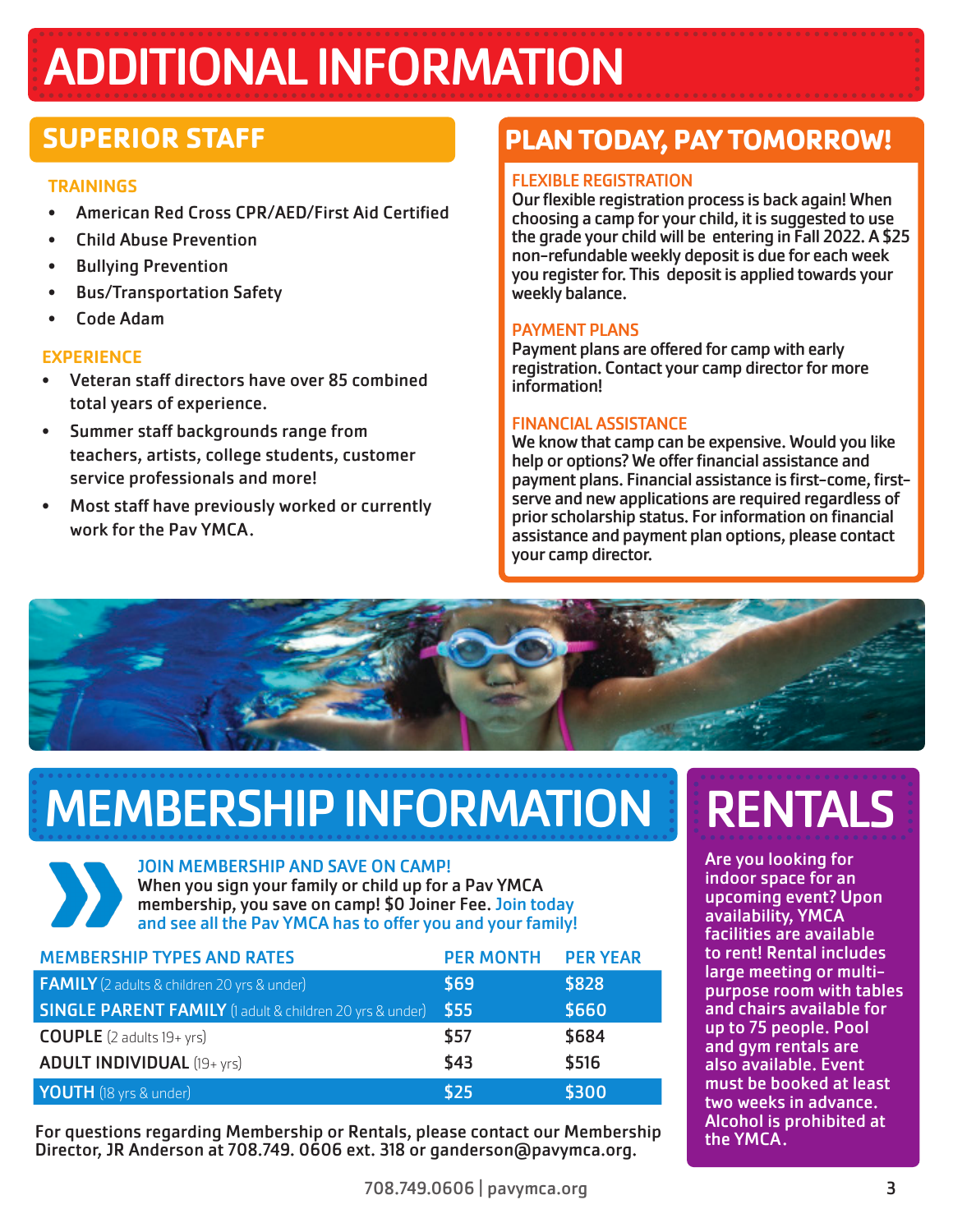# **DAY CAMP K-5TH GRADE**

Day Camp allows children to learn leadership skills and develop selfconfidence in a safe, accepting, and stimulating environment. They also build robots, create masterpieces, shoot hoops, learn to swim, make new friends, and laugh all summer long! During the week, campers rotate between activities that keep their minds growing while having fun. Every 45 minutes campers will visit one of our specialists with their group to engage in an ageappropriate activity. Our specialists are college age students or graduates who have knowledge and passion for their specialty. Children are never bored when they are here! Please note, all campers must be at minimum 5 years old and must be potty trained prior to camp start date.

| <b>CAMP RATES</b>                                                     |               |              |  |  |  |  |
|-----------------------------------------------------------------------|---------------|--------------|--|--|--|--|
| <b>RATES*</b>                                                         | <b>MEMBER</b> | <b>GUEST</b> |  |  |  |  |
| <b>Monday-Friday</b>                                                  | \$175/wk      | \$200/wk     |  |  |  |  |
| <b>Daily</b>                                                          | \$40          | \$45         |  |  |  |  |
| *Minimum of 3 days per week required.<br>Payments due one week prior. |               |              |  |  |  |  |



| <b>CAMP DIRECTOR</b> | <b>Jenny Murphy</b>   |
|----------------------|-----------------------|
| <b>PHONE</b>         | 708.749.0606 ext. 321 |
| <b>EMAIL</b>         | jmurphy@pavymca.org   |
|                      | DAY: 9:00am-4:00pm    |
| <b>CAMP HOURS</b>    | AM: 7:00am-9:00am     |
|                      | PM: 4:00pm-6:00pm     |



# **SPORTS**

themselves.

ARTS & CRAFTS

Children will build confidence, discover their personal best and develop sportsmanship while learning the fundamentals of sports.

During art, campers discover new skills and talents through art in a welcoming environment

where they feel comfortable to express

#### **STEM**

Developing critical-thinking, learning how to fail and working successfully in a team are all traits we focus on in our STEM specialty. Children will explore the wonderful worlds of science, technology, engineering and math!

#### READING

When they visit our reading specialist, children will have the opportunity to read. They also will work on improving their reading level and take trips to the library to learn the importance of literacy.

#### CHARACTER COUNTS

Caring, honesty, respect and responsibility, our YMCA Core Values, are all taught in Character Counts through group games and self-reflecting activities.

#### SWIMMING

Every camper will learn the importance of water safety while receiving at least two swim lessons per week through our upgraded swim lesson program.

#### BEFORE & AFTER CARE

We offer before and after care from 7:00-9:00am and from 4:00-6:00pm. Pre-registration is required.

|          |  |             |           |               | WEEK1 WEEK2 WEEK3 WEEK4 WEEK5 WEEK6 WEEK7 WEEK8 WEEK9 WEEK10 |             |              |
|----------|--|-------------|-----------|---------------|--------------------------------------------------------------|-------------|--------------|
| 6/6-6/10 |  | $7/5 - 7/8$ | 7/11-7/15 | $1/18 - 7/22$ | $7/25 - 7/29$                                                | $R/1 - R/5$ | $8/8 - 8/12$ |

2947 Oak Park Ave. Berwyn, IL 60402